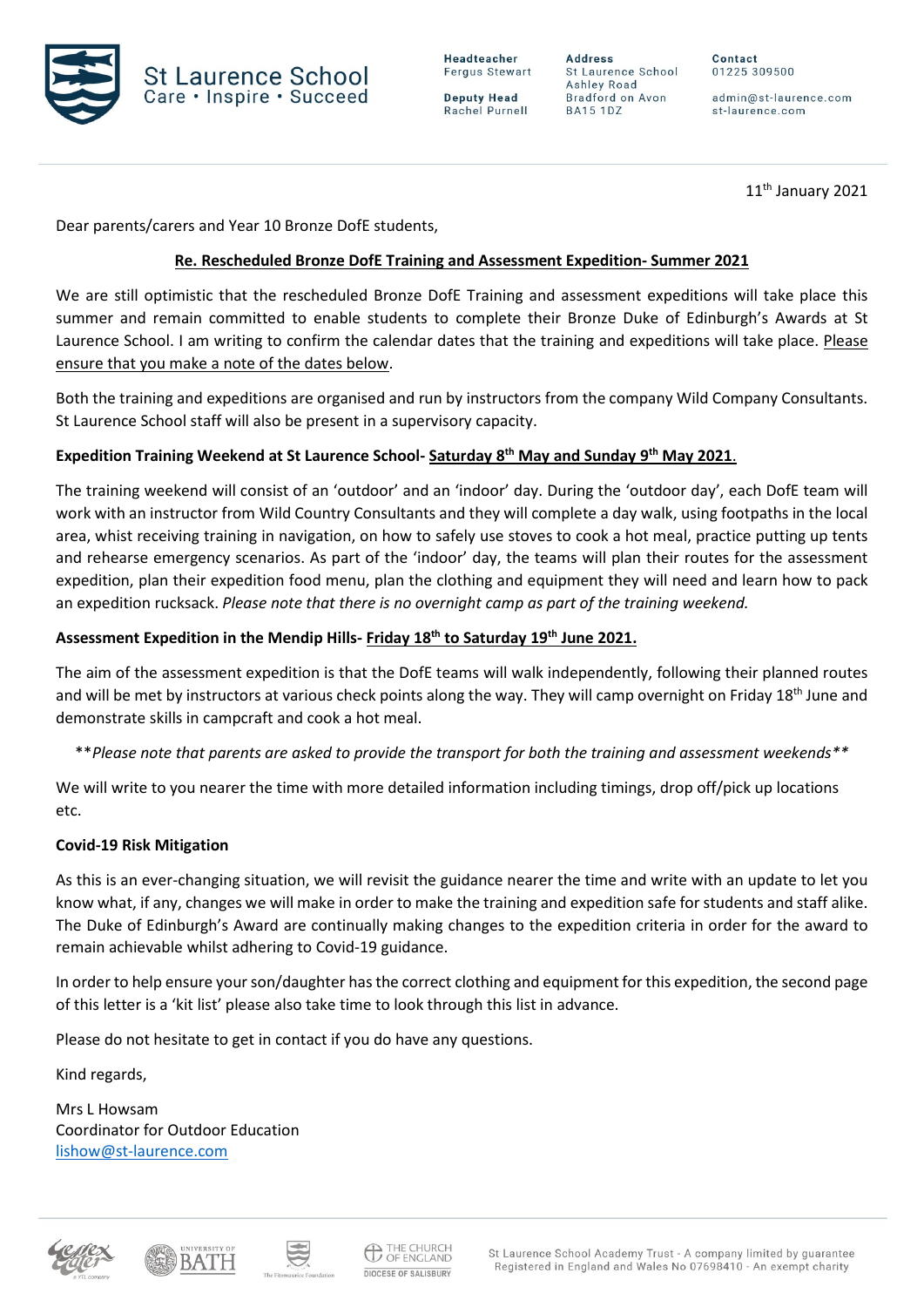

**Deputy Head**<br>Rachel Purnell

**Address**<br>St Laurence School<br>Ashley Road<br>Bradford on Avon<br>BA15 1DZ

Contact 01225 309500

admin@st-laurence.com<br>st-laurence.com

# **St Laurence School DofE Expedition Kit List**

| <b>Clothing</b>                                | Got it | <b>Packed it</b> |
|------------------------------------------------|--------|------------------|
| 1 pair of walking boots (broken in)            |        |                  |
| 2 pairs of walking socks                       |        |                  |
| Waterproof jacket                              |        |                  |
| Waterproof over trousers                       |        |                  |
| 2 fleece tops                                  |        |                  |
| 1 or 2 t shirts (thermal optional)             |        |                  |
| <b>Walking trousers (NOT jeans)</b>            |        |                  |
| 1 pair of shorts                               |        |                  |
| Underwear                                      |        |                  |
| Nightwear                                      |        |                  |
| Flip flops (optional for campsite use)         |        |                  |
| Warm hat                                       |        |                  |
| Sun hat                                        |        |                  |
| Gloves                                         |        |                  |
| <b>Personal kit</b>                            |        |                  |
| Rucksack (approx. 60 Litres)                   |        |                  |
| Rucksack liner (or bin liner)                  |        |                  |
| Sleeping bag                                   |        |                  |
| Sleeping mat                                   |        |                  |
| Whistle                                        |        |                  |
| Torch or headtorch                             |        |                  |
| Personal first aid kit                         |        |                  |
| <b>Expedition food</b>                         |        |                  |
| Water bottle (2 Litres)                        |        |                  |
| Cutlery                                        |        |                  |
| Plate/bowl                                     |        |                  |
| Mug                                            |        |                  |
| Box of matches (in waterproof container)       |        |                  |
| Wash kit                                       |        |                  |
| Sunblock                                       |        |                  |
| Watch                                          |        |                  |
| Kit to be supplied by Wild Country Consultants |        |                  |
| Tents                                          |        |                  |
| Stoves and fuel                                |        |                  |
| Maps                                           |        |                  |
| Compasses                                      |        |                  |